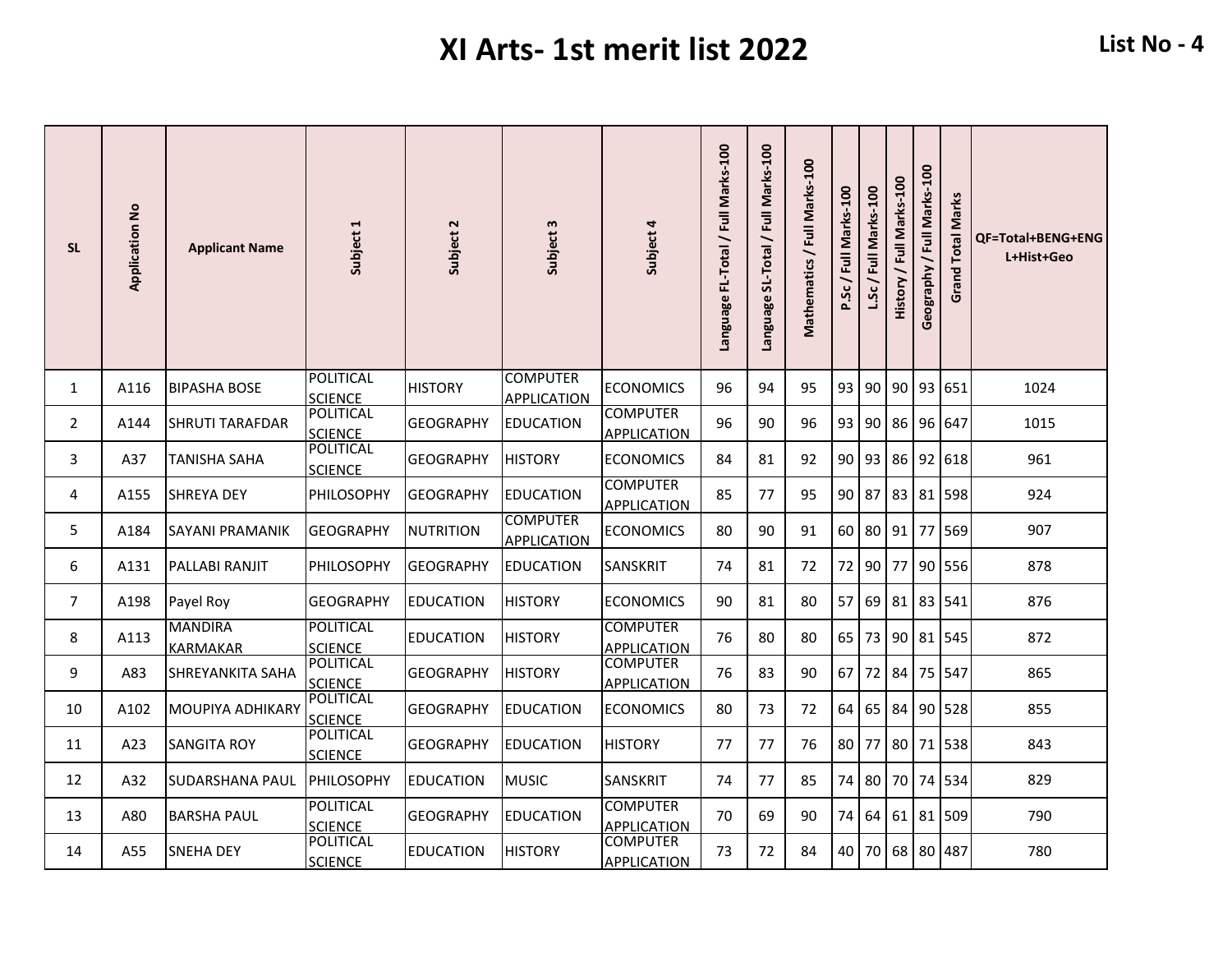| <b>SL</b> | <b>Application No</b> | <b>Applicant Name</b>               | Subject 1                          | Subject 2         | Subject 3                             | Subject 4                             | Language FL-Total / Full Marks-100 | Marks-100<br>Language SL-Total / Full | Mathematics / Full Marks-100 | P.Sc/Full Marks-100 | L.Sc/Full Marks-100 | History / Full Marks-100 | Marks-100<br>/ Full<br>Geography | Marks<br><b>Grand Total</b> | <b>QF=Total+BENG+ENG</b><br>L+Hist+Geo |
|-----------|-----------------------|-------------------------------------|------------------------------------|-------------------|---------------------------------------|---------------------------------------|------------------------------------|---------------------------------------|------------------------------|---------------------|---------------------|--------------------------|----------------------------------|-----------------------------|----------------------------------------|
| 15        | A154                  | <b>KAKAN BISWAS</b>                 | <b>GEOGRAPHY</b>                   | <b>HISTORY</b>    | <b>COMPUTER</b><br><b>APPLICATION</b> | <b>ECONOMICS</b>                      | 80                                 | 67                                    | 60                           | 49                  | 71                  | 77                       |                                  | 69 473                      | 766                                    |
| 16        | A63                   | <b>ANUSHKA DAS</b>                  | <b>GEOGRAPHY</b>                   | <b>EDUCATION</b>  | <b>COMPUTER</b><br><b>APPLICATION</b> | <b>ECONOMICS</b>                      | 80                                 | 75                                    | 61                           | 53                  |                     | 66 63                    |                                  | 70 468                      | 756                                    |
| 17        | A15                   | <b>NILANJANA</b><br><b>KARMAKAR</b> | PHILOSOPHY                         | <b>GEOGRAPHY</b>  | <b>EDUCATION</b>                      | <b>COMPUTER</b><br><b>APPLICATION</b> | 70                                 | 73                                    | 45                           | 45                  | 64                  |                          |                                  | 69 80 446                   | 738                                    |
| 18        | A49                   | <b>MADHUSMITA</b><br><b>DUTTA</b>   | <b>POLITICAL</b><br><b>SCIENCE</b> | <b>HISTORY</b>    | <b>COMPUTER</b><br><b>APPLICATION</b> | <b>ECONOMICS</b>                      | 67                                 | 86                                    | 45                           | 55                  | 60 l                |                          |                                  | 74 57 444                   | 728                                    |
| 19        | A166                  | <b>RIPA PAUL</b>                    | <b>GEOGRAPHY</b>                   | <b>EDUCATION</b>  | <b>HISTORY</b>                        | <b>COMPUTER</b><br><b>APPLICATION</b> | 76                                 | 49                                    | 55                           | 52                  | 73                  |                          |                                  | 70 76 451                   | 722                                    |
| 20        | A138                  | NISHAT ANJUM                        | <b>POLITICAL</b><br><b>SCIENCE</b> | <b>PHILOSOPHY</b> | GEOGRAPHY                             | EDUCATION                             | 63                                 | 73                                    | 47                           | 60                  | 64 l                |                          |                                  | 76 60 443                   | 715                                    |
| 21        | A161                  | <b>KANKONA GHOSH</b>                | <b>POLITICAL</b><br><b>SCIENCE</b> | PHILOSOPHY        | <b>EDUCATION</b>                      | <b>HISTORY</b>                        | 70                                 | 81                                    | 42                           | 39                  |                     | $61$ 65                  |                                  | 68 426                      | 710                                    |
| 22        | A16                   | TANIA BISWAS                        | POLITICAL<br><b>SCIENCE</b>        | <b>HISTORY</b>    | <b>COMPUTER</b><br><b>APPLICATION</b> | <b>ECONOMICS</b>                      | 70                                 | 96                                    | 56                           | 47                  | 48                  | 48                       |                                  | 60   425                    | 699                                    |
| 23        | A150                  | <b>TIYASHA SAHA</b>                 | <b>GEOGRAPHY</b>                   | <b>EDUCATION</b>  | <b>COMPUTER</b><br><b>APPLICATION</b> | <b>ECONOMICS</b>                      | 69                                 | 61                                    | 49                           | 45                  | 65                  |                          |                                  | 60 80 429                   | 699                                    |
| 24        | A158                  | <b>SUPAMA GARAI</b>                 | PHILOSOPHY                         | <b>GEOGRAPHY</b>  | <b>EDUCATION</b>                      | <b>COMPUTER</b><br><b>APPLICATION</b> | 64                                 | 80                                    | 42                           | 39                  | 46                  | 63                       |                                  | 75 409                      | 691                                    |
| 25        | A88                   | <b>SIMMI SULTANA</b>                | <b>POLITICAL</b><br><b>SCIENCE</b> | PHILOSOPHY        | EDUCATION                             | <b>HISTORY</b>                        | 68                                 | 83                                    | 26                           | 54                  |                     |                          |                                  | 51 80 48 410                | 689                                    |
| 26        | A170                  | <b>KOYEL PARUI</b>                  | <b>GEOGRAPHY</b>                   | <b>EDUCATION</b>  | <b>HISTORY</b>                        | <b>COMPUTER</b><br><b>APPLICATION</b> | 75                                 | 64                                    | 49                           | 35                  | 68                  |                          |                                  | 67 61 419                   | 686                                    |
| 27        | A182                  | <b>DEBLINA</b><br><b>MAJUMDER</b>   | PHILOSOPHY                         | <b>GEOGRAPHY</b>  | <b>MUSIC</b>                          | <b>ECONOMICS</b>                      | 53                                 | 77                                    | 60                           | 47                  |                     |                          |                                  | 48 61 70 416                | 677                                    |
| 28        | A65                   | <b>ANKITA RAY</b>                   | <b>POLITICAL</b><br><b>SCIENCE</b> | <b>GEOGRAPHY</b>  | <b>EDUCATION</b>                      | PHYSICAL<br><b>EDUCATION</b>          | 70                                 | 63                                    | 31                           | 39                  |                     |                          |                                  | 54 80 60 397                | 670                                    |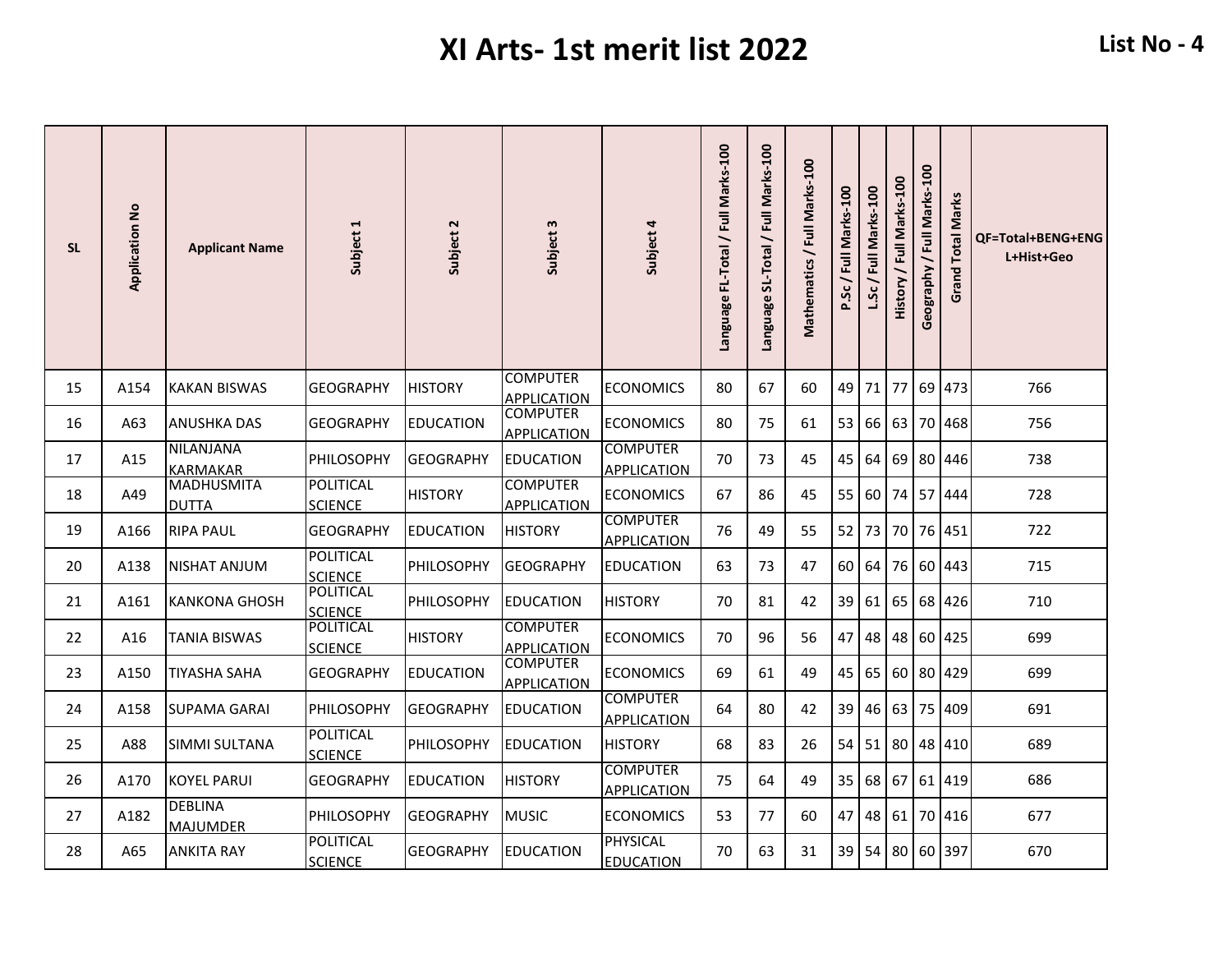| <b>SL</b> | <b>Application No</b> | <b>Applicant Name</b>                 | Subject 1                          | Subject 2         | Subject 3                             | Subject 4                             | Language FL-Total / Full Marks-100 | Language SL-Total / Full Marks-100 | Mathematics / Full Marks-100 | P.Sc/Full Marks-100 | L.Sc/Full Marks-100 | / Full Marks-100<br><b>History</b> | Marks-100<br>$\bar{a}$<br>Geography | Marks<br><b>Grand Total</b> | <b>QF=Total+BENG+ENG</b><br>L+Hist+Geo |
|-----------|-----------------------|---------------------------------------|------------------------------------|-------------------|---------------------------------------|---------------------------------------|------------------------------------|------------------------------------|------------------------------|---------------------|---------------------|------------------------------------|-------------------------------------|-----------------------------|----------------------------------------|
| 29        | A68                   | <b>ALISHA PARVEEN</b>                 | <b>POLITICAL</b><br><b>SCIENCE</b> | PHILOSOPHY        | <b>EDUCATION</b>                      | <b>HISTORY</b>                        | 74                                 | 56                                 | 39                           | 42                  | 61                  | -66 I                              |                                     | 67 405                      | 668                                    |
| 30        | A31                   | <b>RESHIKA DAS</b>                    | <b>PHILOSOPHY</b>                  | <b>GEOGRAPHY</b>  | <b>EDUCATION</b>                      | <b>COMPUTER</b><br><b>APPLICATION</b> | 65                                 | 66                                 | 48                           | 45                  | 55                  |                                    |                                     | 74 54 407                   | 666                                    |
| 31        | A82                   | <b>SANGITA SARKAR</b>                 | <b>POLITICAL</b><br><b>SCIENCE</b> | <b>EDUCATION</b>  | <b>HISTORY</b>                        | <b>COMPUTER</b><br><b>APPLICATION</b> | 63                                 | 67                                 | 49                           | 45                  | 54                  |                                    |                                     | 60 65 403                   | 658                                    |
| 32        | A1                    | <b>AYONA ROY</b>                      | <b>GEOGRAPHY</b>                   | <b>EDUCATION</b>  | <b>HISTORY</b>                        | <b>COMPUTER</b><br><b>APPLICATION</b> | 72                                 | 67                                 | 54                           | 49                  | 57                  | 49                                 |                                     | 60 408                      | 656                                    |
| 33        | A104                  | <b>SAMPURNA MITRA</b>                 | PHILOSOPHY                         | <b>GEOGRAPHY</b>  | <b>EDUCATION</b>                      | <b>HISTORY</b>                        | 52                                 | 76                                 | 45                           | 48                  | 60                  |                                    |                                     | 63 60 404                   | 655                                    |
| 34        | A87                   | <b>PRIYANKA</b><br><b>CHAKRABORTY</b> | <b>POLITICAL</b><br><b>SCIENCE</b> | <b>EDUCATION</b>  | <b>HISTORY</b>                        | <b>COMPUTER</b><br><b>APPLICATION</b> | 54                                 | 61                                 | 50                           | 50                  | 64                  |                                    |                                     | 72 52 403                   | 642                                    |
| 35        | A98                   | <b>NANDINI PAUL</b>                   | <b>POLITICAL</b><br><b>SCIENCE</b> | <b>EDUCATION</b>  | <b>HISTORY</b>                        | SANSKRIT                              | 60                                 | 64                                 | 60                           | 47                  |                     | 48 57                              |                                     | 60 396                      | 637                                    |
| 36        | A7                    | <b>TANIA PARVIN</b>                   | PHILOSOPHY                         | <b>EDUCATION</b>  | <b>HISTORY</b>                        | <b>COMPUTER</b><br><b>APPLICATION</b> | 73                                 | 74                                 | 35                           | 35                  | 46                  |                                    |                                     | 48 62 373                   | 630                                    |
| 37        | A106                  | <b>NISHA PAUL</b>                     | <b>GEOGRAPHY</b>                   | <b>HISTORY</b>    | <b>COMPUTER</b><br><b>APPLICATION</b> | SANSKRIT                              | 42                                 | 54                                 | 65                           | 45                  | 50                  |                                    |                                     | 73 56 385                   | 610                                    |
| 38        | A45                   | <b>KOYEL SEN</b>                      | <b>EDUCATION</b>                   | <b>HISTORY</b>    | <b>COMPUTER</b><br><b>APPLICATION</b> | SANSKRIT                              | 53                                 | 72                                 | 41                           | 56                  | 49                  | 60 <sup>1</sup>                    |                                     | 45 376                      | 606                                    |
| 39        | A134                  | SAYANTIKA SARKAR                      | <b>POLITICAL</b><br><b>SCIENCE</b> | <b>GEOGRAPHY</b>  | <b>HISTORY</b>                        | <b>MUSIC</b>                          | 53                                 | 70                                 | 25                           | 41                  |                     |                                    |                                     | 53 66 54 362                | 605                                    |
| 40        | A139                  | PALAK KARMAKAR                        | <b>GEOGRAPHY</b>                   | <b>EDUCATION</b>  | <b>HISTORY</b>                        | <b>COMPUTER</b><br><b>APPLICATION</b> | 47                                 | 73                                 | 42                           | 41                  |                     |                                    |                                     | 54 57 53 367                | 597                                    |
| 41        | A118                  | <b>KEYA GHOSH</b>                     | <b>EDUCATION</b>                   | <b>HISTORY</b>    | <b>PHYSICAL</b><br><b>EDUCATION</b>   | SANSKRIT                              | 56                                 | 65                                 | 56                           | 37                  |                     | 60 47                              |                                     | 53 374                      | 595                                    |
| 42        | A153                  | SOHANA NASRIN                         | POLITICAL<br><b>SCIENCE</b>        | <b>PHILOSOPHY</b> | <b>GEOGRAPHY</b>                      | <b>COMPUTER</b><br><b>APPLICATION</b> | 70                                 | 48                                 | 35                           | 51                  |                     |                                    |                                     | 42 54 60 360                | 592                                    |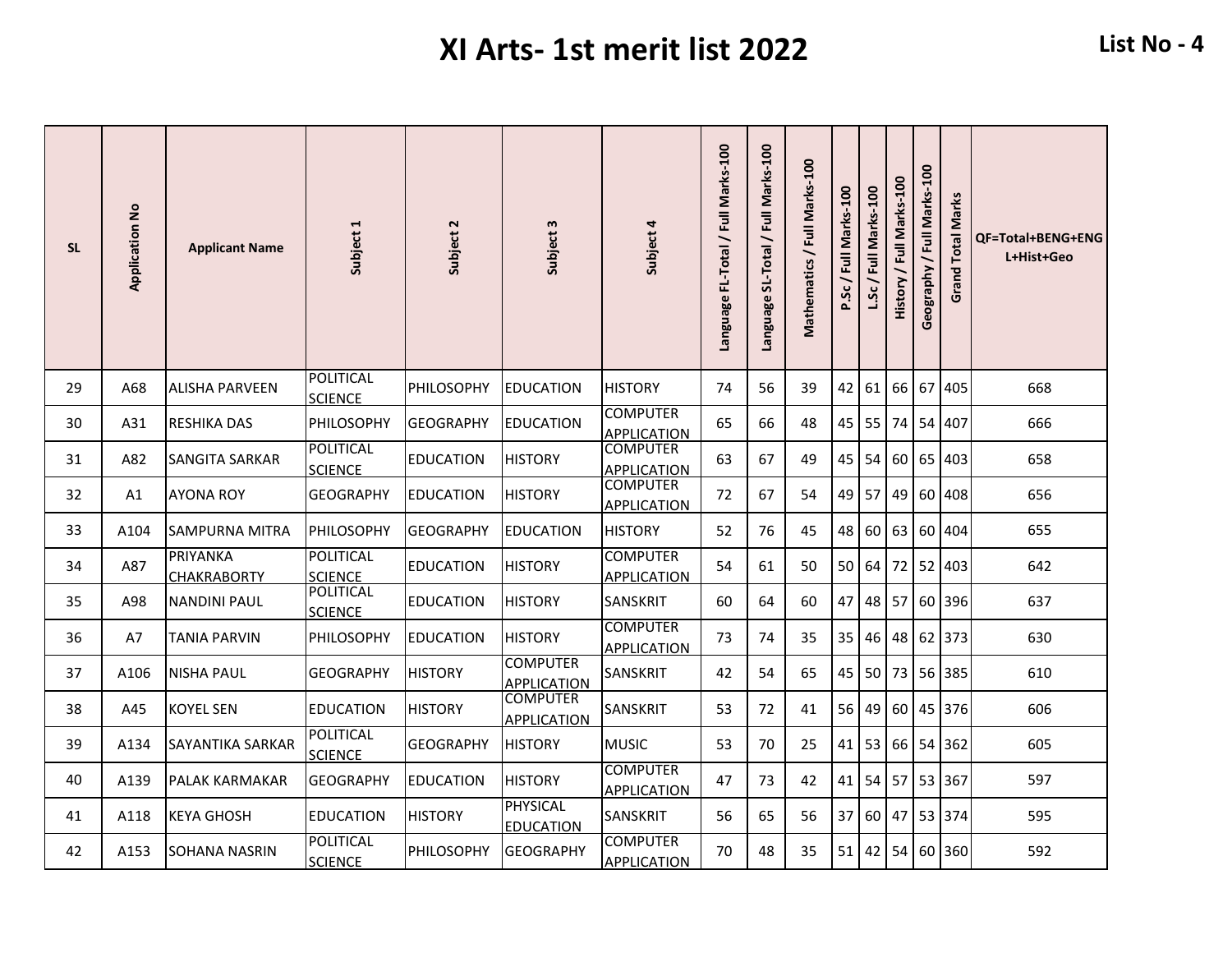| <b>SL</b> | <b>Application No</b> | <b>Applicant Name</b>                 | Subject 1                          | Subject 2        | Subject 3                             | Subject 4                             | Language FL-Total / Full Marks-100 | Marks-100<br>Language SL-Total / Full | Mathematics / Full Marks-100 | P.Sc/Full Marks-100 | L.Sc/Full Marks-100 | / Full Marks-100<br><b>History</b> | Marks-100<br>$/$ Full<br>Geography | Marks<br><b>Grand Total</b> | QF=Total+BENG+ENG<br>L+Hist+Geo |
|-----------|-----------------------|---------------------------------------|------------------------------------|------------------|---------------------------------------|---------------------------------------|------------------------------------|---------------------------------------|------------------------------|---------------------|---------------------|------------------------------------|------------------------------------|-----------------------------|---------------------------------|
| 43        | A76                   | <b>ANKITA ROY</b>                     | <b>PHILOSOPHY</b>                  | <b>EDUCATION</b> | <b>HISTORY</b>                        | <b>COMPUTER</b><br><b>APPLICATION</b> | 56                                 | 70                                    | 25                           | 46                  | 54                  | <b>60</b>                          |                                    | 47 358                      | 591                             |
| 44        | A50                   | <b>MEGHA</b><br><b>CHOWDHURY</b>      | PHILOSOPHY                         | <b>EDUCATION</b> | <b>HISTORY</b>                        | <b>COMPUTER</b><br><b>APPLICATION</b> | 57                                 | 68                                    | 53                           | 40                  | 51                  |                                    |                                    | 60 38 367                   | 590                             |
| 45        | A159                  | <b>SRIMOYEE</b><br><b>CHAKRABORTY</b> | <b>EDUCATION</b>                   | <b>HISTORY</b>   | <b>PHYSICAL</b><br><b>EDUCATION</b>   | SANSKRIT                              | 74                                 | 71                                    | 25                           | 39                  | 40                  | 51                                 |                                    | 47 347                      | 590                             |
| 46        | A19                   | PRIYANKA DEY                          | <b>POLITICAL</b><br><b>SCIENCE</b> | <b>GEOGRAPHY</b> | <b>EDUCATION</b>                      | <b>HISTORY</b>                        | 60                                 | 60                                    | 42                           | 41                  | 45                  | 63                                 |                                    | 47 358                      | 588                             |
| 47        | A156                  | <b>SRIJA KHASKEL</b>                  | <b>PHILOSOPHY</b>                  | <b>EDUCATION</b> | <b>HISTORY</b>                        | <b>COMPUTER</b><br><b>APPLICATION</b> | 55                                 | 75                                    | 30                           | 28                  | 35                  |                                    |                                    | 70 47 340                   | 587                             |
| 48        | A226                  | SUMAIYA KHANAM                        | <b>POLITICAL</b><br><b>SCIENCE</b> | PHILOSOPHY       | <b>GEOGRAPHY</b>                      | <b>EDUCATION</b>                      | 68                                 | 73                                    | 25                           | 45                  | 48                  |                                    |                                    | 46 47 352                   | 586                             |
| 49        | A43                   | <b>SUCHANDRA DAS</b>                  | <b>POLITICAL</b><br><b>SCIENCE</b> | <b>EDUCATION</b> | <b>HISTORY</b>                        | <b>COMPUTER</b><br><b>APPLICATION</b> | 70                                 | 70                                    | 28                           | 47                  |                     |                                    |                                    | 46 57 35 353                | 585                             |
| 50        | A56                   | Soheli Karmakar                       | <b>POLITICAL</b><br><b>SCIENCE</b> | PHILOSOPHY       | <b>GEOGRAPHY</b>                      | <b>COMPUTER</b><br><b>APPLICATION</b> | 52                                 | 64                                    | 48                           | 45                  |                     |                                    |                                    | 41 50 55 355                | 576                             |
| 51        | A81                   | <b>GOPA DHAR</b>                      | <b>POLITICAL</b><br><b>SCIENCE</b> | <b>EDUCATION</b> | <b>COMPUTER</b><br><b>APPLICATION</b> | <b>ECONOMICS</b>                      | 47                                 | 56                                    | 46                           | 54                  | 60 <sup>1</sup>     |                                    |                                    | 42 63 368                   | 576                             |
| 52        | A179                  | <b>DIYA PAUL</b>                      | <b>PHILOSOPHY</b>                  | <b>EDUCATION</b> | <b>HISTORY</b>                        | <b>COMPUTER</b><br><b>APPLICATION</b> | 72                                 | 47                                    | 30                           | 41                  |                     |                                    |                                    | 55 51 52 348                | 570                             |
| 53        | A101                  | ROSHNI SHAHNAJ<br><b>UDDIN</b>        | POLITICAL<br><b>SCIENCE</b>        | PHILOSOPHY       | <b>EDUCATION</b>                      | <b>HISTORY</b>                        | 54                                 | 72                                    | 35                           | 41                  |                     | 45 52                              |                                    | 46 345                      | 569                             |
| 54        | A42                   | Lipika Pramanik                       | PHILOSOPHY                         | <b>EDUCATION</b> | <b>COMPUTER</b><br><b>APPLICATION</b> | SANSKRIT                              | 48                                 | 66                                    | 47                           | 39                  | 56                  | 53                                 |                                    | 46 355                      | 568                             |
| 55        | A69                   | <b>DIPANWITA</b><br>MANDAL            | <b>GEOGRAPHY</b>                   | <b>EDUCATION</b> | <b>HISTORY</b>                        | <b>COMPUTER</b><br><b>APPLICATION</b> | 51                                 | 60                                    | 39                           | 38                  | 45                  |                                    |                                    | 60 50 343                   | 564                             |
| 56        | A61                   | <b>ANU SARKAR</b>                     | <b>PHILOSOPHY</b>                  | <b>EDUCATION</b> | <b>HISTORY</b>                        | <b>COMPUTER</b><br><b>APPLICATION</b> | 54                                 | 68                                    | 45                           | 39                  | 49                  |                                    |                                    | 45 47 347                   | 561                             |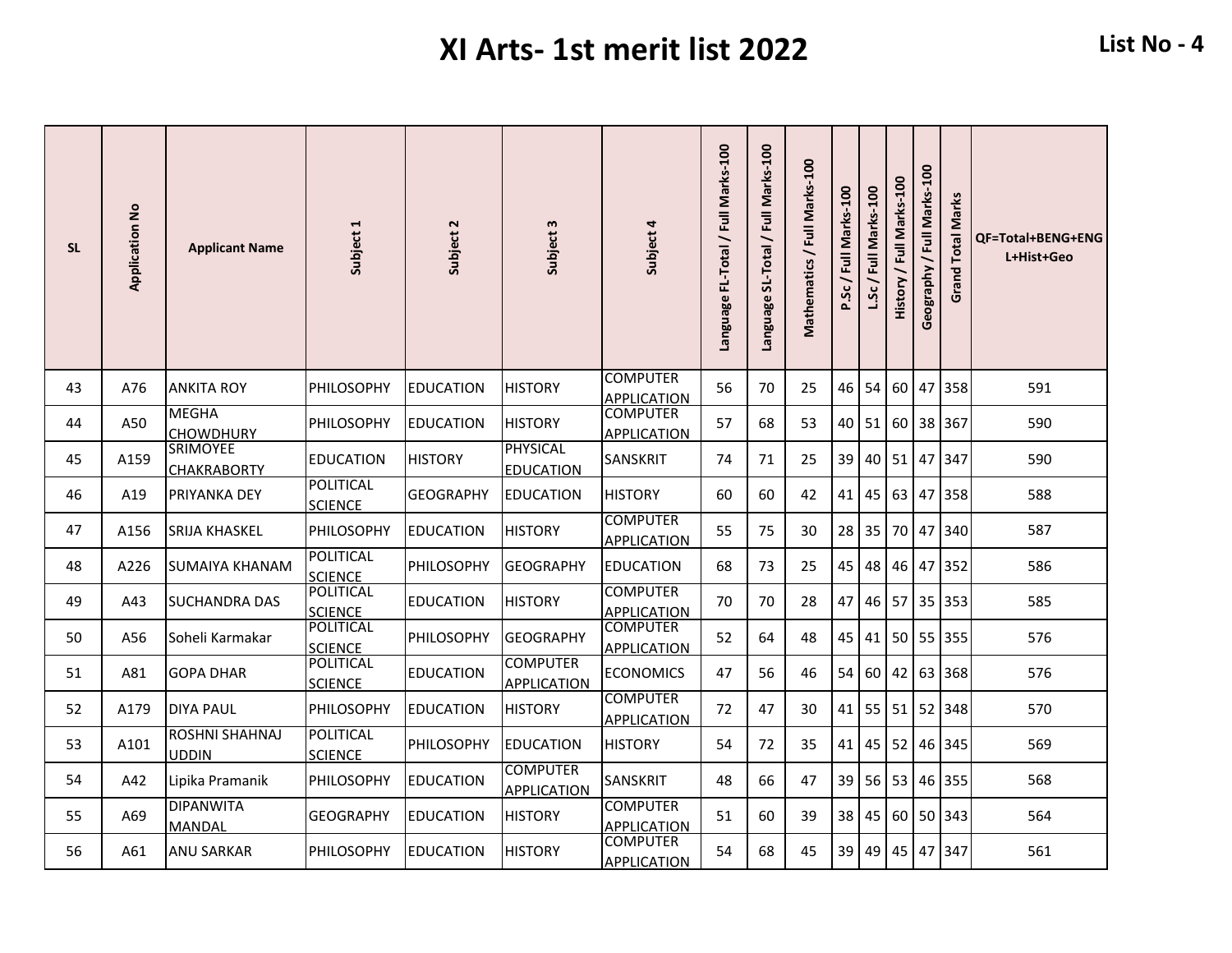| <b>SL</b> | <b>Application No</b> | <b>Applicant Name</b>        | Subject 1                          | Subject 2        | Subject 3                             | Subject 4                             | Language FL-Total / Full Marks-100 | Marks-100<br>Language SL-Total / Full | Mathematics / Full Marks-100 | P.Sc/Full Marks-100 | / Full Marks-100<br>L.Sc. | Marks-100<br>$/$ Full<br>History | Marks-100<br>$\bar{a}$<br>Geography | Marks<br><b>Grand Total</b> | <b>QF=Total+BENG+ENG</b><br>L+Hist+Geo |
|-----------|-----------------------|------------------------------|------------------------------------|------------------|---------------------------------------|---------------------------------------|------------------------------------|---------------------------------------|------------------------------|---------------------|---------------------------|----------------------------------|-------------------------------------|-----------------------------|----------------------------------------|
| 57        | A162                  | <b>SHREYA ACHARJEE</b>       | PHILOSOPHY                         | <b>EDUCATION</b> | <b>HISTORY</b>                        | <b>COMPUTER</b><br><b>APPLICATION</b> | 60                                 | 67                                    | 25                           | 35                  | 35                        | 46                               |                                     | 60 328                      | 561                                    |
| 58        | A110                  | <b>NAFISA KHATUN</b>         | <b>POLITICAL</b><br><b>SCIENCE</b> | PHILOSOPHY       | <b>GEOGRAPHY</b>                      | <b>COMPUTER</b><br><b>APPLICATION</b> | 49                                 | 63                                    | 48                           | 46                  | 48                        |                                  |                                     | 45 51 350                   | 558                                    |
| 59        | A67                   | Joyeeta Karmakar             | <b>POLITICAL</b><br><b>SCIENCE</b> | <b>EDUCATION</b> | <b>HISTORY</b>                        | PHYSICAL<br><b>EDUCATION</b>          | 60                                 | 62                                    | 53                           | 52                  | 40                        | 39                               |                                     | 45 351                      | 557                                    |
| 60        | A103                  | REETABROTAA<br><b>SARKAR</b> | POLITICAL<br><b>SCIENCE</b>        | <b>EDUCATION</b> | <b>PHYSICAL</b><br><b>EDUCATION</b>   | SANSKRIT                              | 70                                 | 63                                    | 35                           | 35                  | 36                        | 50 <sub>l</sub>                  |                                     | 42 331                      | 556                                    |
| 61        | A52                   | <b>KOYEL KARMAKAR</b>        | <b>GEOGRAPHY</b>                   | <b>EDUCATION</b> | <b>HISTORY</b>                        | <b>COMPUTER</b><br><b>APPLICATION</b> | 45                                 | 67                                    | 25                           | 49                  | 53                        | 57                               |                                     | 42 338                      | 549                                    |
| 62        | A27                   | SUPARNA PATRA                | <b>EDUCATION</b>                   | <b>HISTORY</b>   | <b>COMPUTER</b><br><b>APPLICATION</b> | SANSKRIT                              | 60                                 | 51                                    | 37                           | 39                  | 42                        |                                  |                                     | 54 50 333                   | 548                                    |
| 63        | A190                  | <b>TAMANNA PARVIN</b>        | <b>POLITICAL</b><br><b>SCIENCE</b> | PHILOSOPHY       | <b>EDUCATION</b>                      | <b>COMPUTER</b><br><b>APPLICATION</b> | 46                                 | 74                                    | 25                           | 46                  | 52                        |                                  |                                     | 45 45 333                   | 543                                    |
| 64        | A193                  | tiyasa bera                  | <b>GEOGRAPHY</b>                   | <b>EDUCATION</b> | <b>COMPUTER</b><br><b>APPLICATION</b> | <b>ECONOMICS</b>                      | 66                                 | 55                                    | 0                            | 0                   | 0                         |                                  |                                     | 72 77 270                   | 540                                    |
| 65        | A34                   | RIYA SARDAR                  | <b>EDUCATION</b>                   | <b>HISTORY</b>   | <b>COMPUTER</b><br><b>APPLICATION</b> | SANSKRIT                              | 49                                 | 65                                    | 45                           | 40                  | 48                        |                                  |                                     | 60 29 336                   | 539                                    |
| 66        | A66                   | <b>DEBAPRIYA GHOSH</b>       | <b>POLITICAL</b><br><b>SCIENCE</b> | <b>EDUCATION</b> | <b>HISTORY</b>                        | <b>COMPUTER</b><br><b>APPLICATION</b> | 50                                 | 63                                    | 60                           | 36                  | 41                        |                                  |                                     | 42 45 337                   | 537                                    |
| 67        | A10                   | SNEHA SARKAR                 | <b>POLITICAL</b><br><b>SCIENCE</b> | PHILOSOPHY       | <b>GEOGRAPHY</b>                      | <b>COMPUTER</b><br><b>APPLICATION</b> | 68                                 | 57                                    | 27                           | 29                  | 45                        |                                  |                                     | 37 55 318                   | 535                                    |
| 68        | A11                   | <b>DEBLINA BISWAS</b>        | POLITICAL<br><b>SCIENCE</b>        | PHILOSOPHY       | <b>EDUCATION</b>                      | <b>HISTORY</b>                        | 60                                 | 45                                    | 30                           | 25                  | 54                        | 55                               |                                     | 49 318                      | 527                                    |
| 69        | A188                  | NILIMA RANJIT                | PHILOSOPHY                         | <b>EDUCATION</b> | <b>HISTORY</b>                        | <b>COMPUTER</b><br>APPLICATION        | 56                                 | 48                                    | 30                           | 48                  | 46                        | 51                               |                                     | 42 321                      | 518                                    |
| 70        | A28                   | JAHNAVI SINHA                | <b>PHILOSOPHY</b>                  | <b>EDUCATION</b> | <b>HISTORY</b>                        | <b>COMPUTER</b><br><b>APPLICATION</b> | 55                                 | 54                                    | 28                           | 28                  | 45                        |                                  |                                     | 55 40 305                   | 509                                    |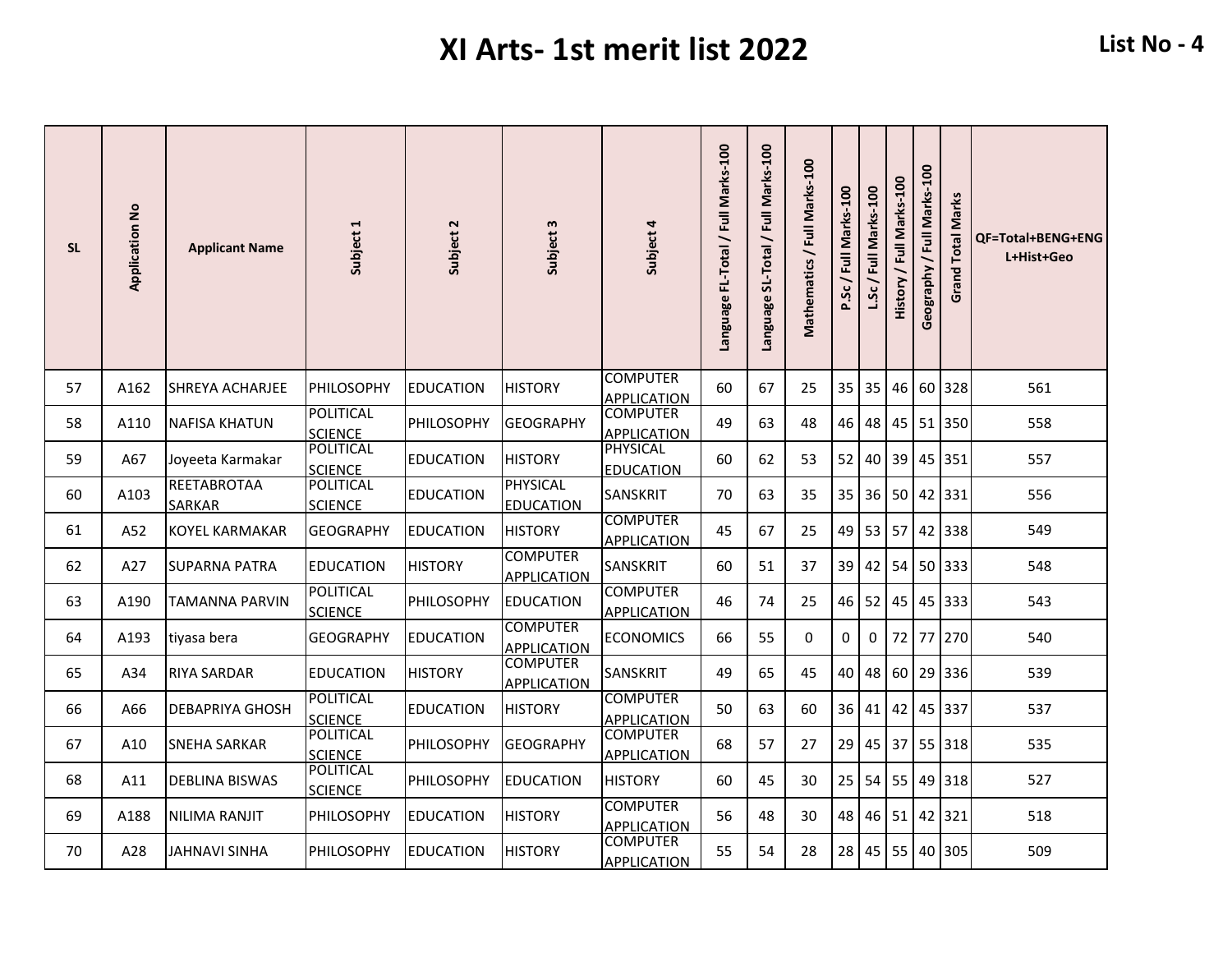| <b>SL</b> | <b>Application No</b> | <b>Applicant Name</b>         | Subject 1                          | Subject 2        | Subject 3                             | Subject 4                             | Language FL-Total / Full Marks-100 | Language SL-Total / Full Marks-100 | Mathematics / Full Marks-100 | P.Sc/Full Marks-100 | / Full Marks-100<br>L.Sc | Marks-100<br>/ Full<br>History | Marks-100<br>$\overline{5}$<br>Geography | Marks<br><b>Grand Total</b> | QF=Total+BENG+ENG<br>L+Hist+Geo |
|-----------|-----------------------|-------------------------------|------------------------------------|------------------|---------------------------------------|---------------------------------------|------------------------------------|------------------------------------|------------------------------|---------------------|--------------------------|--------------------------------|------------------------------------------|-----------------------------|---------------------------------|
| 71        | A213                  | <b>ANJANI RAJBHAR</b>         | <b>POLITICAL</b><br><b>SCIENCE</b> | <b>EDUCATION</b> | <b>PHYSICAL</b><br><b>EDUCATION</b>   | <b>ECONOMICS</b>                      | 50                                 | 68                                 | 25                           | 41                  | 45                       | 39                             |                                          | 42 310                      | 509                             |
| 72        | A223                  | <b>TINA BANERJEE</b>          | PHILOSOPHY                         | <b>EDUCATION</b> | <b>HISTORY</b>                        | <b>SANSKRIT</b>                       | 62                                 | 52                                 | 26                           | 29                  | 37                       | 47                             |                                          | 46 299                      | 506                             |
| 73        | A59                   | RAJASHREE DAS                 | PHILOSOPHY                         | <b>EDUCATION</b> | <b>HISTORY</b>                        | <b>COMPUTER</b><br><b>APPLICATION</b> | 48                                 | 60                                 | 53                           | 36                  | 55                       | 40 <sup>1</sup>                |                                          | 32 324                      | 504                             |
| 74        | A100                  | <b>DISHA MONDAL</b>           | PHILOSOPHY                         | <b>GEOGRAPHY</b> | EDUCATION                             | <b>PHYSICAL</b><br><b>EDUCATION</b>   | 49                                 | 68                                 | 25                           | 35                  | 42                       | 38                             |                                          | 46 303                      | 504                             |
| 75        | A124                  | <b>MOUMITA HALDER</b>         | PHILOSOPHY                         | <b>EDUCATION</b> | <b>HISTORY</b>                        | PHYSICAL<br><b>EDUCATION</b>          | 60                                 | 36                                 | 31                           | 38                  | 37                       |                                |                                          | 52 50 304                   | 502                             |
| 76        | A177                  | <b>MOUSUMI MALIK</b>          | <b>POLITICAL</b><br><b>SCIENCE</b> | <b>GEOGRAPHY</b> | <b>COMPUTER</b><br><b>APPLICATION</b> | <b>ECONOMICS</b>                      | 40                                 | 60                                 | 31                           | 39                  | 49                       | 45                             |                                          | 45 309                      | 499                             |
| 77        | A169                  | LILI MAJUMDER                 | PHILOSOPHY                         | <b>GEOGRAPHY</b> | PHYSICAL<br><b>EDUCATION</b>          | SANSKRIT                              | 39                                 | 45                                 | 45                           | 35                  | 45                       |                                |                                          | 45 52 306                   | 487                             |
| 78        | A89                   | <b>RUBINA PARVIN</b>          | <b>POLITICAL</b><br><b>SCIENCE</b> | PHILOSOPHY       | <b>EDUCATION</b>                      | <b>HISTORY</b>                        | 48                                 | 60                                 | 39                           | 29                  | 36                       |                                |                                          | 47 31 290                   | 476                             |
| 79        | A123                  | PIYALI DAS                    | <b>POLITICAL</b><br><b>SCIENCE</b> | PHILOSOPHY       | <b>HISTORY</b>                        | <b>COMPUTER</b><br><b>APPLICATION</b> | 52                                 | 71                                 | 29                           | 38                  | 35                       | 39                             |                                          | 25 289                      | 476                             |
| 80        | A160                  | <b>MEGHA BANERJEE</b>         | <b>EDUCATION</b>                   | <b>HISTORY</b>   | <b>PHYSICAL</b><br><b>EDUCATION</b>   | <b>ECONOMICS</b>                      | 60                                 | 52                                 | 28                           | 31                  | 36                       | 39                             |                                          | 39 285                      | 475                             |
| 81        | A74                   | Gunjan Barui                  | POLITICAL<br><b>SCIENCE</b>        | <b>EDUCATION</b> | <b>MUSIC</b>                          | <b>SANSKRIT</b>                       | 57                                 | 42                                 | 29                           | 28                  | 31                       |                                |                                          | 41 53 281                   | 474                             |
| 82        | A60                   | Riya Das                      | <b>EDUCATION</b>                   | <b>HISTORY</b>   | <b>COMPUTER</b><br><b>APPLICATION</b> | SANSKRIT                              | 46                                 | 55                                 | 29                           | 27                  | 42                       |                                |                                          | 38 46 283                   | 468                             |
| 83        | A211                  | NANDITA MONDAL                | <b>POLITICAL</b><br><b>SCIENCE</b> | <b>EDUCATION</b> | <b>HISTORY</b>                        | <b>COMPUTER</b><br><b>APPLICATION</b> | 47                                 | 49                                 | 37                           | 35                  | 36 I                     |                                |                                          | 35 47 286                   | 464                             |
| 84        | A17                   | Jyotirmayee Mandal PHILOSOPHY |                                    | <b>GEOGRAPHY</b> | <b>EDUCATION</b>                      | <b>SANSKRIT</b>                       | 46                                 | 60                                 | 35                           | 35                  | 45                       |                                |                                          | 26 38 285                   | 455                             |